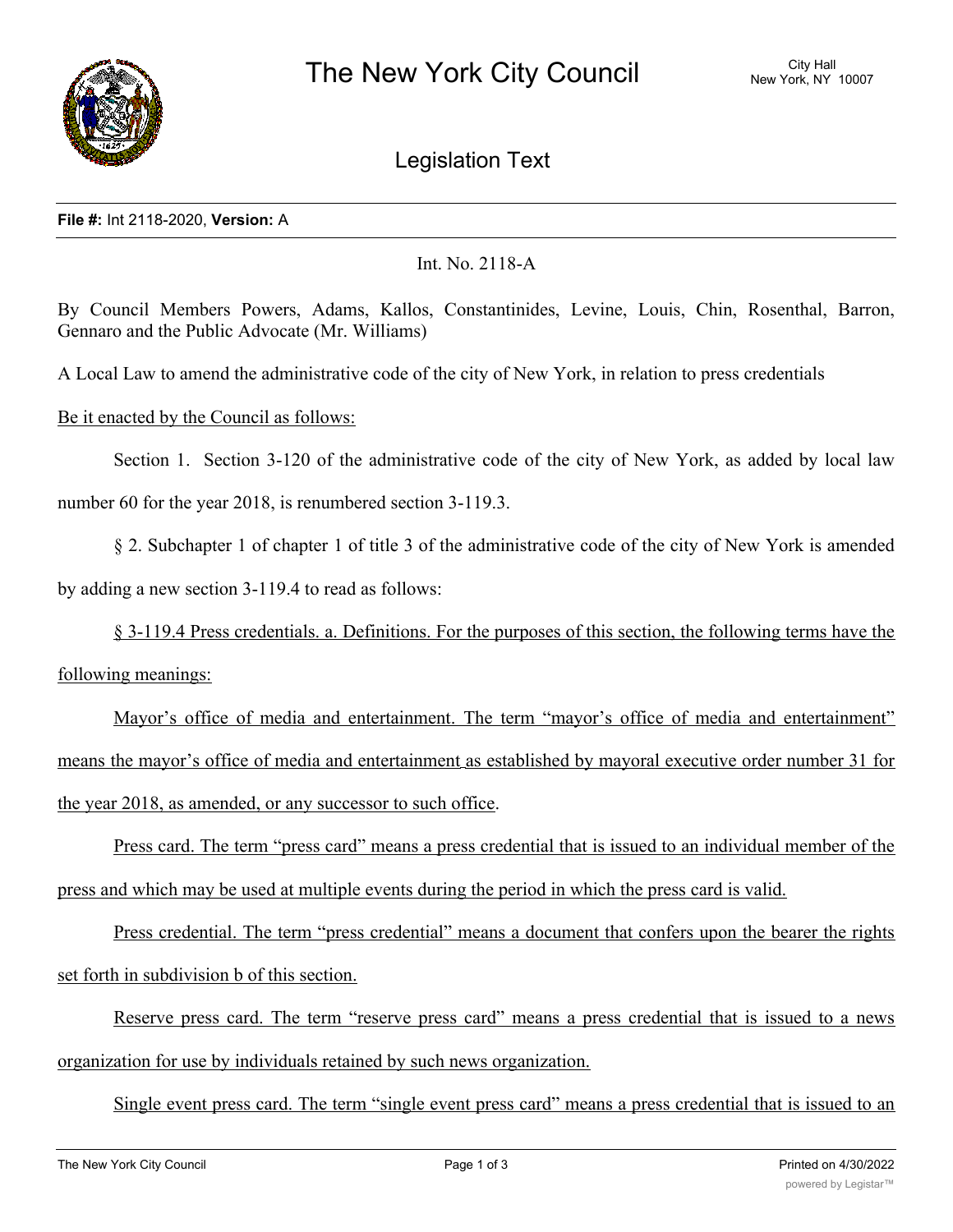## **File #:** Int 2118-2020, **Version:** A

individual member of the press for use only at a single event.

b. Subject to reasonable safety and evidence preservation concerns and space limitations, the bearer of a valid press credential shall be entitled to:

1. cross police lines, fire lines or other restrictions, limitations or barriers established by the city at emergency, spot, or breaking news events and public events of a non-emergency nature where police lines, fire lines or other restrictions, limitations or barriers established by the city have been set up for security or crowd control purposes, and

2. attend events sponsored by the city which are open to members of the press.

c. The mayor's office of media and entertainment shall issue press cards, reserve press cards and single event press cards and may establish by rule additional types of press credentials. The mayor's office of media and entertainment shall have the sole authority to issue, suspend and revoke press credentials.

d. 1. The mayor's office of media and entertainment shall by rule establish:

(a) application procedures for press credentials;

(b) criteria for denial of an application for a press credential; and

(c) criteria for suspension or revocation of a press credential.

2. Such rules shall ensure that press credentials are issued, suspended and revoked in a manner that promotes a free and independent press, subject to reasonable safety and evidence preservation concerns.

e. Any news organization or individual member of the press whose application for a press credential has been denied shall have the right to challenge such denial at a hearing.

f. No press credential may be seized, suspended or revoked except following a hearing at which the mayor's office of media and entertainment has demonstrated, by clear and convincing evidence, that a suspension or revocation is justified based on the criteria established by rules promulgated pursuant to subdivision d of this section.

g. All hearings regarding the denial of an application for a press credential or the suspension or